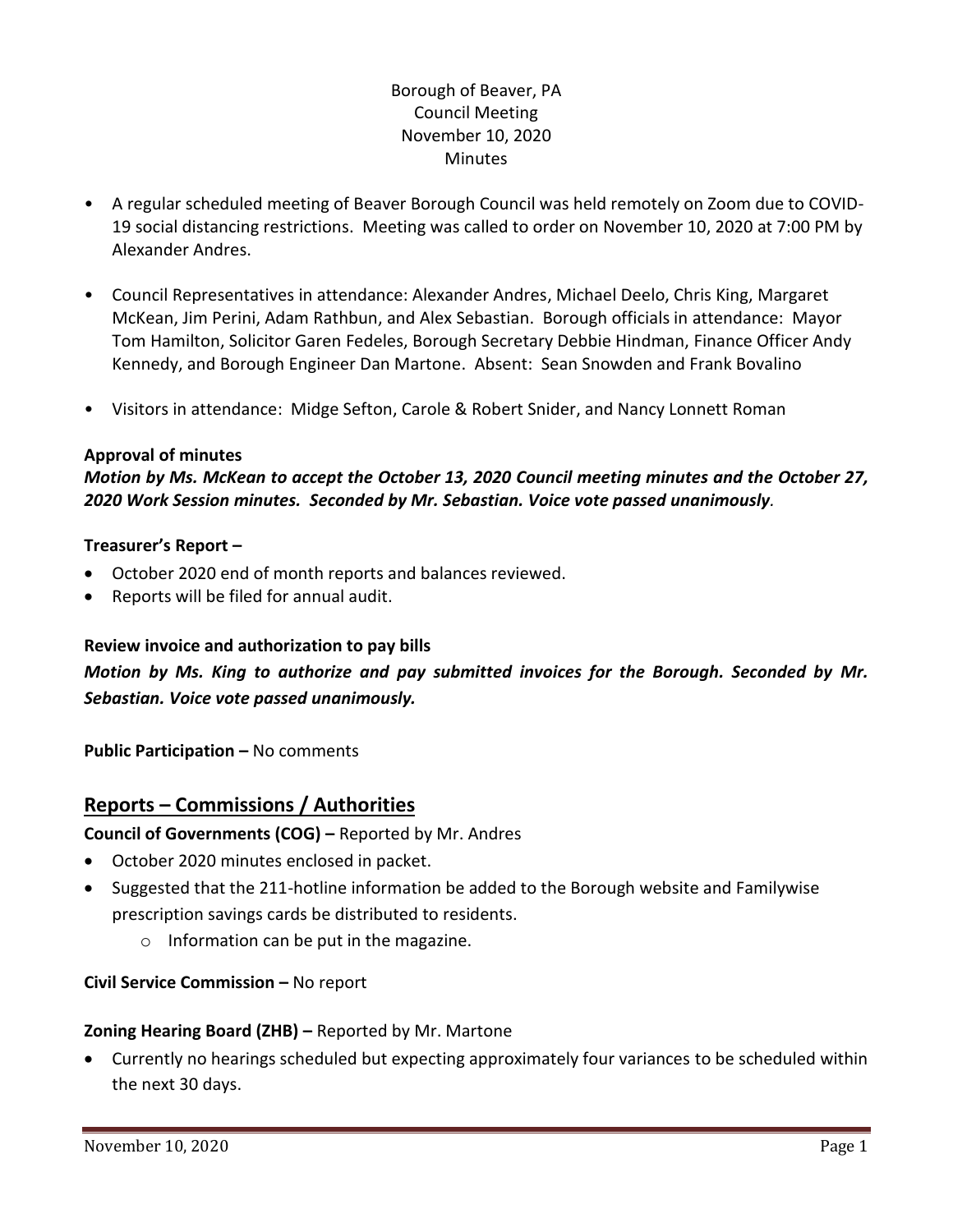o Meetings will be held in person.

## **Planning Commission –** Reported by Mr. Martone

- September 21, 2020 meeting minutes and October 19, 2020 draft meeting minutes enclosed in council packet.
- Environmental Planning & Design (EPD) will be submitting recommended changes to the Zoning ordinance. This will come to council, expecting within the next 30 days.

## **Tree Commission –** Reported by Ms. Lonnett Roman

• Explanation of requested contractor information on Tree Permit Application included in council packet.

## **Code Enforcement Officer Report –**

• October 2020 report enclosed in council packet.

# **Historic Architectural Review Board (HARB) –**

September 14, 2020 meeting minutes enclosed in council packet.

## **Municipal Authority –** Reported by Mr. Deelo

- Reviewed the October 21, 2020 meeting minutes in council packet.
- Mr. Martone By the end of 2020, disinfection for the drinking water will be changed to sodium hypochlorite. This will be safer for the environment and easier to use.

# **Council Committee Reports**

## **Public Safety / Code Enforcement - No report**

**Finance –** Reported by Mr. Perini

- Asked about final Fire Truck payment and FNB Loan payment, and if a motion is required for those two payments.
	- $\circ$  Mr. Kennedy Will make final payment if the budget is able to afford making those payments. Will be discussed at November Work Session.
	- o Motion will be made at the December Council Meeting regarding any final payments.
- Mr. Andres What can be done about the shortage expected at the end of the year?
	- $\circ$  Mr. Kennedy Shortage is in the earned income tax and business privilege tax revenues. Expected to end the year slightly over budget.
- Solicitor Fedeles Asked if any confirmation was made from the county as to how much will be awarded from the CARES Act. Beaver Borough should be awarded approximately \$106,000 within the next few weeks.
	- o Mr. Kennedy CARES Act has not been considered in current draft budget. Once the official amount comes in, it will be added to the budget.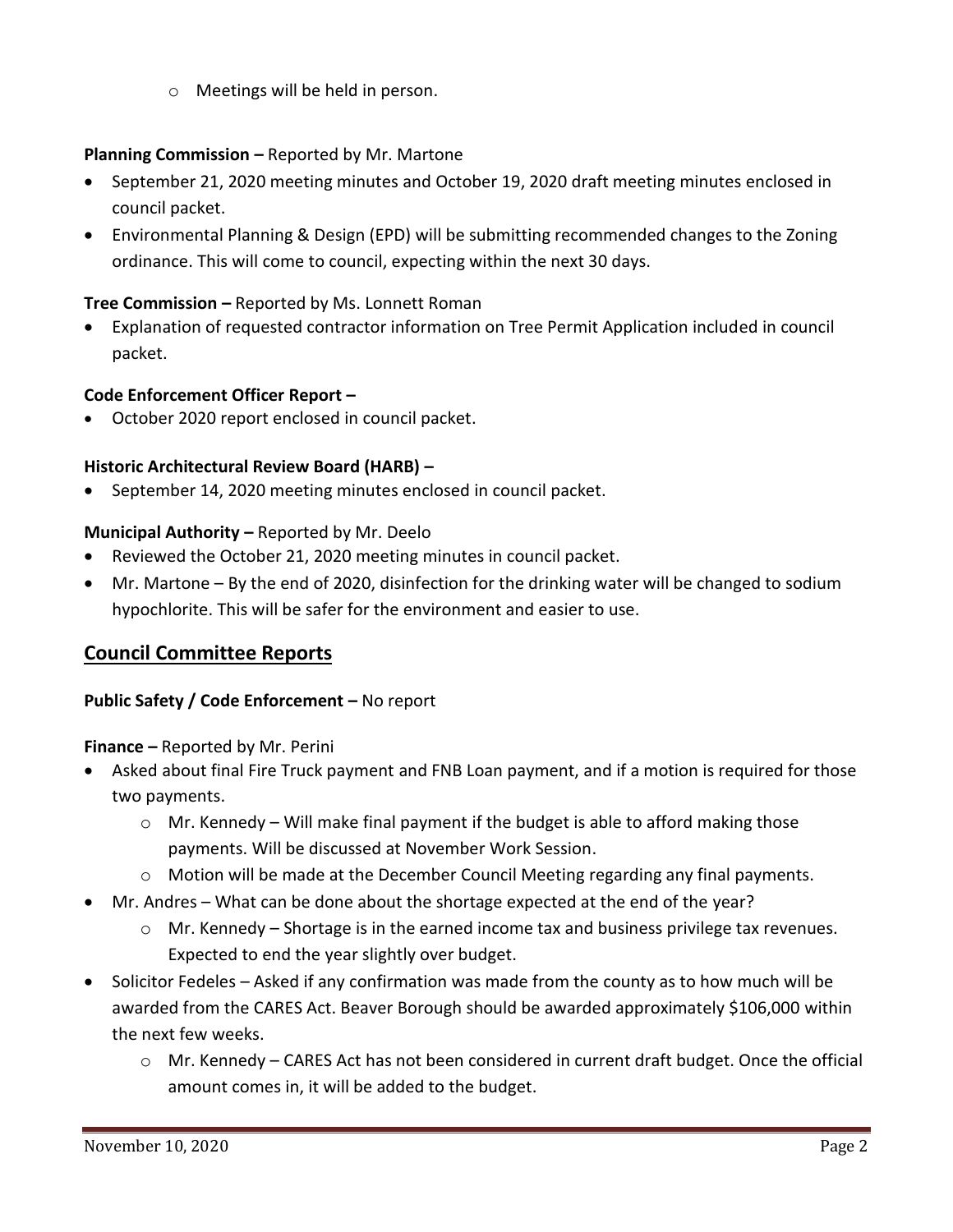## **Highway –** Reported by Mr. Martone

• Youngblood Paving (subcontractor of Team Fishel) started conducting repairs to trenches on Fourth Street and Navigation Street. Repairs should last approximately 1-2 weeks.

## **General Government –** No report

## **Recreation –** Reported by Ms. McKean

- Asked if there was any information regarding a pool being built in Bridgewater.
	- $\circ$  Solicitor Fedeles this construction is being done privately, will not be a public pool.
- Asked Mr. Martone if he looked into having a retention pond on the Brighton Township side of the Water Lot.
	- $\circ$  Mr. Martone A retention pond may not be necessary but can mention the option to Brighton Township.
	- o Ms. McKean would like to speak with Brighton Township regarding a retention pond. There can't be a grant proposal with stormwater damage occurring.
- Asked Mr. Martone if Brighton Township should be approached regarding the draining pipe.
	- o Mr. Martone Yes, Mr. Martone will bring to their attention.

# **Reports**

#### **Manager's/Police Report –** Reported by Ms. Hindman

- Reviewed Borough Manager report provided in council packet.
- Need to postpone public pool meeting due to increased COVID-19 cases until 2021. Will post informational PowerPoint presentation for public until public meeting is able to be held.
- Discussed Chamber of Commerce holiday kickoff events coming up and Underground Beaver's Cookie Crawl to promote local businesses.
- Spoke with Mr. Bovalino who was unable to attend the meeting but stated that he supported the motions at tonight's meeting.

#### **President's Report –** Reported by Mr. Andres

- Noticed increased police presence on Election Day thanked police officers.
	- o Extra police officers were funded by the county on Election Day.

#### **Mayor Hamilton –**

- One Beaver Police Officer tested positive for COVID-19 and is currently off-duty. Those that were in contact with him have been tested, those results came back negative for the virus. Entire Borough building has been sanitized to ensure safe working conditions.
- Discussed letter enclosed in council packed addressed to Beaver Borough Council from John Dioguardi dated October 29, 2020. Property on River Road is owned by the Municipal Authority and will be discussed by the Municipal Authority Board.